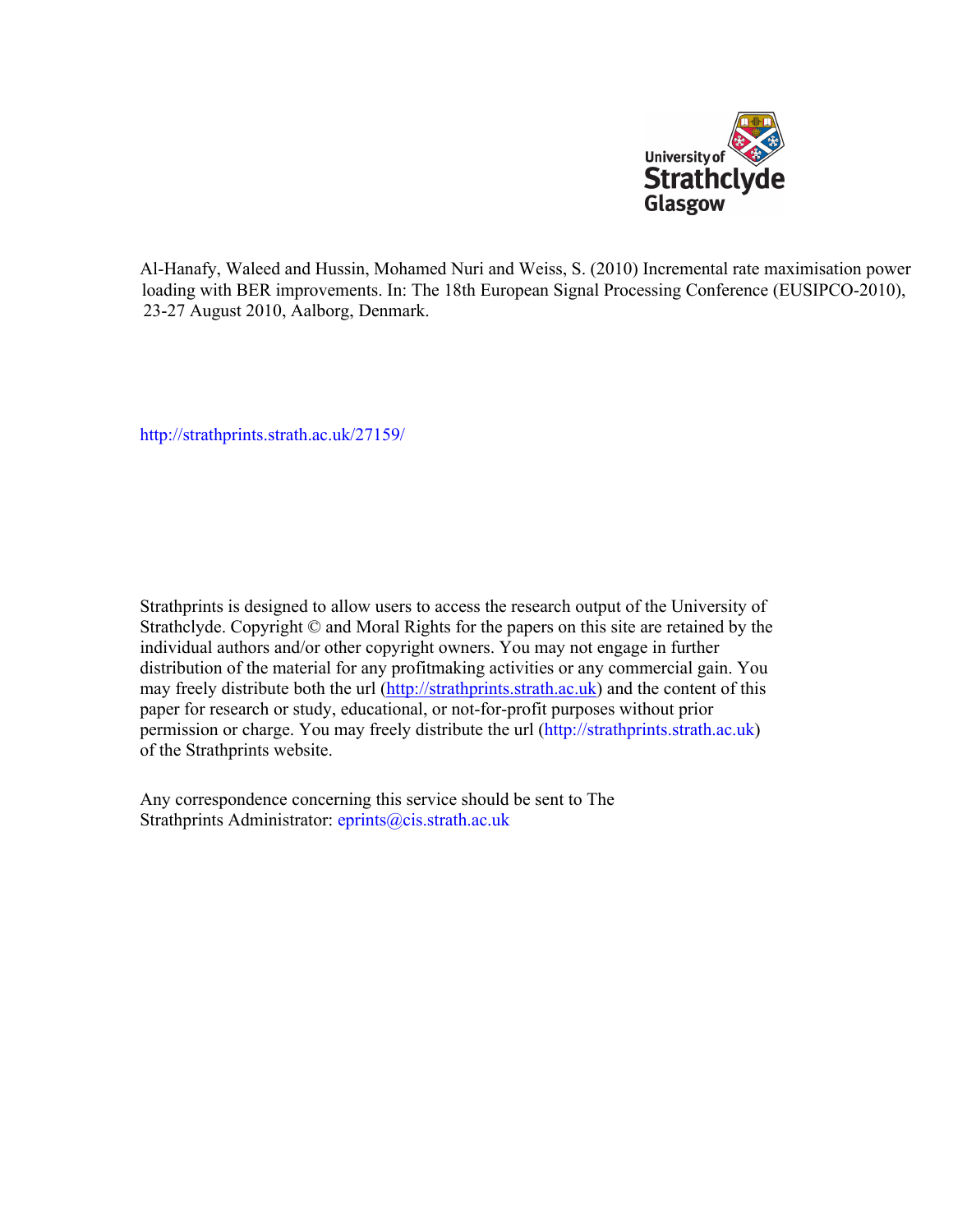# **INCREMENTAL RATE MAXIMISATION POWER LOADING WITH BER IMPROVEMENTS**

Waleed Al-Hanafy<sup>\*†</sup>, Mohamed Nuri Hussin<sup>\*</sup>, and Stephan Weiss<sup>\*</sup>

? Centre for Excellence in Signal and Image Processing, Dept. of EEE, Univ. of Strathclyde

204 George Street, G1 1XW, Glasgow, Scotland, UK

‡ Electronics and Commun. Eng. Dept., Faculty of Electronic Eng., Menoufia Univ., Menouf, 32952, Egypt

phone:  $+$  (44) 141 548 2946, email: w.alhanafy@eee.strath.ac.uk

# **ABSTRACT**

This paper aims to maximise the rate over a MIMO link using incremental power and bit allocation. Two different schemes, greedy power allocation (GPA) and greedy bit allocation (GBA), are addressed and compared with the standard uniform power allocation (UPA). The design is constrained by the target BER, the total power budget, and fixed discrete modulation orders. We demonstrate through simulations that GPA outperforms GBA in terms of throughput and power conservation, while GBA is advantageous when a lower BER is beneficial. Once the design constraints are satisfied, remaining power is utilised in two possible ways, leading to improved performance of GPA and UPA algorithms. This redistribution is analysed for fairness in BER performance across all active subchannels using a bisection method.

# **1. INTRODUCTION**

Transmission resources (bit and power) allocation according to channel conditions in multichannel systems has been proved to significantly enhance the overall system performance provided that channel state information (CSI) is known to the transmitter [1, 2]. This includes the achievement of either higher data rates or lower power requirements under one or more practical/design constraints known respectively in the literature as *rate maximisation* [3], or *margin maximisation* [4]. Multiple transmission channels arise for example in multicarrier systems such as OFDM and for MIMO systems using spatial multiplexing based on e.g. the singular value decomposition (SVD). In both cases a number of subchannels with different gains is obtained over which a reliable communication is to be established. The parameters to be considered in such loading problems are the bit error ratio (BER), the data rate and the total expended transmit power. The sum-rate of a multichannel system with different subchannel gains is of particular interest from the system design point of view which can be optimised using bit and/or power loading schemes.

Optimal standard water-filling solutions assume infinite modulation orders and real-valued data rates which is realistically infeasible and leads to a final rounding remedy step [3] that degrade the overall performance. Power and bit allocation problems are usually phrased as closed form expressions with respect to either channel capacity [5] or bit error probability [6]. Alternatively, so-called incremental or greedy approaches optimising sum-rate using power [7] and bit [8] loading schemes can achieve higher rates at the expense of computational complexity.

In this paper, the data rate maximisation is considered using both power and bit loading schemes. Two different greedy approaches are examined and compared, both are trying to maximise the overall rate with the same set of constraints. However, one of these algorithms considers greedy power allocation (GPA) that achieves the target BER to its maximum desirable value. The other algorithm [8] uses the greedy approach but with bit loading (power is uniform distributed among all subchannels) and has to carefully consider achieving of the average BER not to exceed the target BER, we call this algorithm: greedy bit allocation (GBA). Both approaches are compared with the standard uniform power allocation (UPA) scheme.

While achieving target BER, both GPA and UPA schemes would save some unused (excess) power, this power can be redistributed for BER improvements. Two power redistribution algorithms are considered, one simply allocate power equally among all active subchannels while the other achieves fair BER across these subchannels. The rest of this paper is organised as follows. In Sec. 2 the rate maximisation problem of our system model is formulated, while the greedy approach solutions are given in Sec. 3. BER improvement algorithms using excess power redistribution are proposed in Sec. 4. Simulation results evaluating system performance are highlighted in Sec. 5 and conclusions are drawn in Sec. 6.

## **2. PROBLEM FORMALISATION**

We consider the problem of maximising the throughput of a narrowband MIMO system with  $N_T$  transmit and  $N_R$  receive antennas characterised by an  $N_R \times N_T$  channel matrix **H** under the constraints of: a fixed total transmit power budget  $P_{\text{budget}}$ , a specified target BER  $\mathscr{P}_b^{\text{target}}$ , and fixed QAM modulation orders

$$
M_k = \left\{ \begin{array}{ll} 2^{b_k} & 1 \le k \le K, \\ 0 & k = 0, \end{array} \right. \tag{1}
$$

where the maximum constellation size  $M_K = 2^{b^{max}}$ , with  $b_k \in$  $\{0, 1, 2, \cdots, b^{\text{max}}\}\$ , is limited.

By means of a SVD, the channel matrix H can be decoupled into an *N* independent subchannels with gains of descending order  $\sigma_i^2$ ,  $1 \le i \le N$ , where  $N = \text{rank}(\mathbf{H}) \le$  $\min(N_R, N_T)$  and  $\sigma_i$  are the singular values of **H**. This maximisation can be defined by the optimisation problem

$$
\max \sum_{i=1}^{N} b_i,
$$
 (2)

subjected to the constraints

$$
\sum_{i=1}^{N} P_i \le P_{\text{budget}} \quad \text{and} \quad \overline{\mathcal{P}}_b = \mathcal{P}_b^{\text{target}} \tag{2a}
$$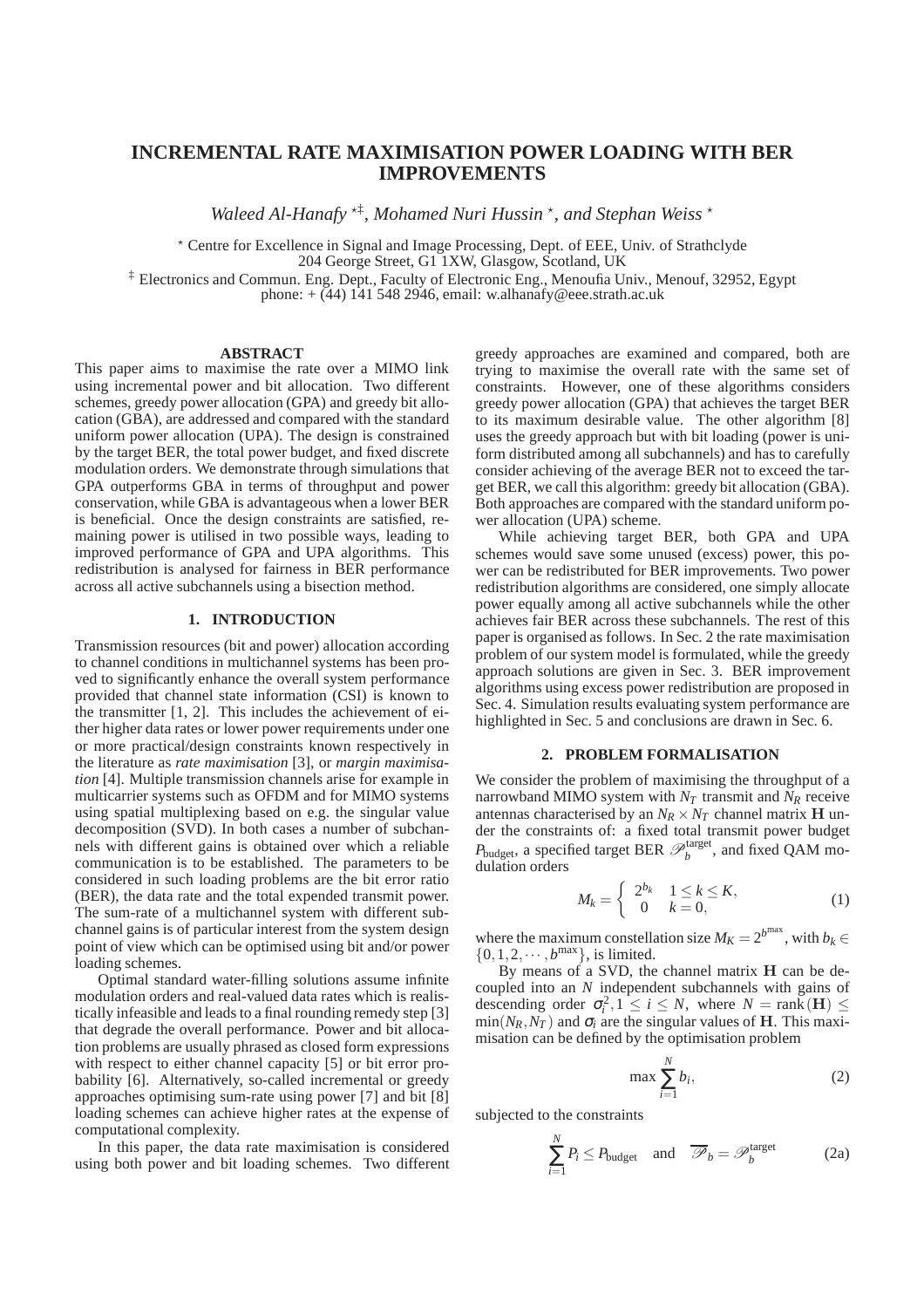or

$$
\sum_{i=1}^{N} P_i = P_{\text{budget}} \quad \text{and} \quad \overline{\mathcal{P}}_b \leq \mathcal{P}_b^{\text{target}}, \tag{2b}
$$

where  $b_i$  and  $P_i$  are, respectively, the number of bits and amount of power allocated to the *i*th subchannel. The average BER is defined as

$$
\overline{\mathscr{P}}_b = \frac{\sum_{i=1}^{N} b_i \mathscr{P}_{b,i}}{\sum_{i=1}^{N} b_i}
$$
 (3)

with  $\mathcal{P}_{b,i}$  being the BER of the *i*th subchannel. The aim of this paper is to explore the effect of these two different constraints on the overall data rate by using greedy algorithms that perform power or bit allocation, respectively. Moreover, BER improvement is the second stage of interest after achieving the maximum system throughput.

The channel-to-noise ratio of the *i*th subchannel is given by

$$
CNR_i = \frac{\sigma_i^2}{\mathcal{N}_0},\tag{4}
$$

where  $\mathcal{N}_0$  is the total noise power at the receiver, while its signal-to-noise ratio (SNR) is

$$
\gamma_i = P_i \times \text{CNR}_i. \tag{5}
$$

Closed form expressions and solutions of the throughput in (2) are extensively considered in the literature, see for example [9, 10] for a review. Based on the concept of the SNR-gap approximation [11], a closed form for  $b_i$  is given by [10]

$$
b_i = \log_2\left(1 + \frac{\gamma_i}{\Gamma}\right),\tag{6}
$$

where Γ denotes the SNR-gap that signifies the loss in SNR of a particular transmission scheme when compared to the theoretical channel capacity. For QAM modulation schemes, this SNR-gap is given by

$$
\Gamma = \frac{1}{3} \left[ Q^{-1} \left( \frac{\mathcal{P}_{s,i}}{4} \right) \right]^2, \tag{7}
$$

where  $Q^{-1}$  is the inverse of the well-known  $Q$ -function  $Q(x) = \frac{1}{\sqrt{2}}$  $\frac{1}{2\pi} \int_{x}^{\infty} e^{-u^2/2} du$ , and  $\mathcal{P}_{s,i}$  is the symbol error ratio (SER) of the *i*th subchannel. It is clear from (7) that  $\Gamma$  is not fixed for all subchannel but depends on the subchannel SER which in turn depends on  $b_i$  and  $\gamma_i$  of (6). This dependence has to be taken into account whenever the rate or the gain in (6) is changed. Nevertheless, this approximation is valid only for very low BER, typically  $10^{-6}$ , and higher QAM orders which is not usually the case for realistic applications [3].

Direct optimisation of (6) with the constraints in (2a) or (2b) under consideration leads to the well-know waterfilling solution [5]. However, the resultant bit allocation obtained by the water-filling is real-valued and requires rounding off to the nearest integer value. This quantisation leads to an overall loss in performance. Alternatively and more accurately, greedy approaches [10] have been proved to be optimal in this sense [12, 13].

We assume *M-ary* QAM modulation where the BER is given by [14]

$$
\mathscr{P}_{b,i} = \mathscr{F}(\gamma_i, M_k)
$$
  
= 
$$
\begin{cases} Q(\sqrt{2\gamma_i}) & \text{for BPSK,} \\ \frac{1 - \left[1 - 2\left(1 - \frac{1}{\sqrt{M_k}}\right)Q\left(\sqrt{\frac{3\gamma_i}{M_k - 1}}\right)\right]^2}{\log_2 M_k} & \text{for } M_k \text{ QAM.} \end{cases}
$$
(8)

By allocating the power equally among all subchannels, the subchannels SNR  $\gamma$ <sub>i</sub> in (8) is given by

$$
\gamma_i = P_i \times \text{CNR}_i = \frac{P_{\text{budget}}}{N} \times \text{CNR}_i. \tag{9}
$$

According to (8) and by assuming the existence of the inverse of  $\mathscr{F}$ , the minimum SNR that is required to achieve a throughput  $b_k = \log_2 M_k$  with BER of  $\mathcal{P}_b^{\text{target}}$  is

$$
\gamma_k^{\text{QAM}} = \mathscr{F}^{-1}\left(\mathscr{P}_b^{\text{target}}, M_k\right) \tag{10}
$$

#### **3. INCREMENTAL BIT AND POWER LOADING**

#### **3.1 Incremental Bit Loading**

In [8], an incremental bit loading approach is proposed to maximise the throughput and efficiently fulfil the quality-ofservice (QoS) in terms of the mean BER, i.e., the constraints in (2b). However in order to achieve this, a power allocation scheme has to be predefined across all subchannels which was chosen to be a simple uniform power allocation (UPA). The algorithm then starts with filling all subchannels with the highest modulation order  $M_K$  and then iteratively remove bits from the worst subchannels in order to achieve the mean BER of (3) not to violate the constraint  $\overline{\mathcal{P}}_b \leq \mathcal{P}_b^{\text{target}}$ . This solution can be described as a greedy bit allocation (GBA) scheme, however, it lacks the beneficial of the efficient power distribution as power is equally distributed among all subchannels. In the following, we will introduce an efficient (greedy) power allocation scheme.

#### **3.2 Greedy Power Allocation (GPA) Scheme**

By adjusting the transmit power to exactly fulfil the target BER  $\mathscr{P}_b^{\text{target}}$  across all subchannels  $\mathscr{P}_{b,i} = \mathscr{P}_b^{\text{target}}$ , the GPA algorithm is trying to maximise the throughput with the constraints in (2a). In order to achieve this, an initialisation step of a UPA has to be done first to load all subchannels with QAM orders  $M_{k_i}$  according to their  $\gamma_i$  in (9) and by using (10), where the index  $k_i$  is obtained such that

$$
k_i: \quad \gamma_i \ge \gamma_k^{\text{QAM}} \quad \text{and} \quad \gamma_i < \gamma_{k+1}^{\text{QAM}}, \tag{11}
$$

with  $\gamma_0^{\text{QAM}} = 0$  and  $\gamma_{K+1}^{\text{QAM}} = +\infty$  (cf. Fig. 1). The throughput of this UPA scheme is therefore

$$
B_{\text{upa}} = \sum_{i=1}^{N} b_i^{\text{upa}} = \sum_{i=1}^{N} \log_2 M_{k_i}
$$
 (12)

while the difference (saved) power from the total budget is

$$
P_d^{\text{upa}} = \sum_{i=1}^N \frac{\gamma_i - \gamma_{k_i}^{\text{QAM}}}{\text{CNR}_i} = P_{\text{budget}} - \sum_{i=1}^N \frac{\gamma_{k_i}^{\text{QAM}}}{\text{CNR}_i} \tag{13}
$$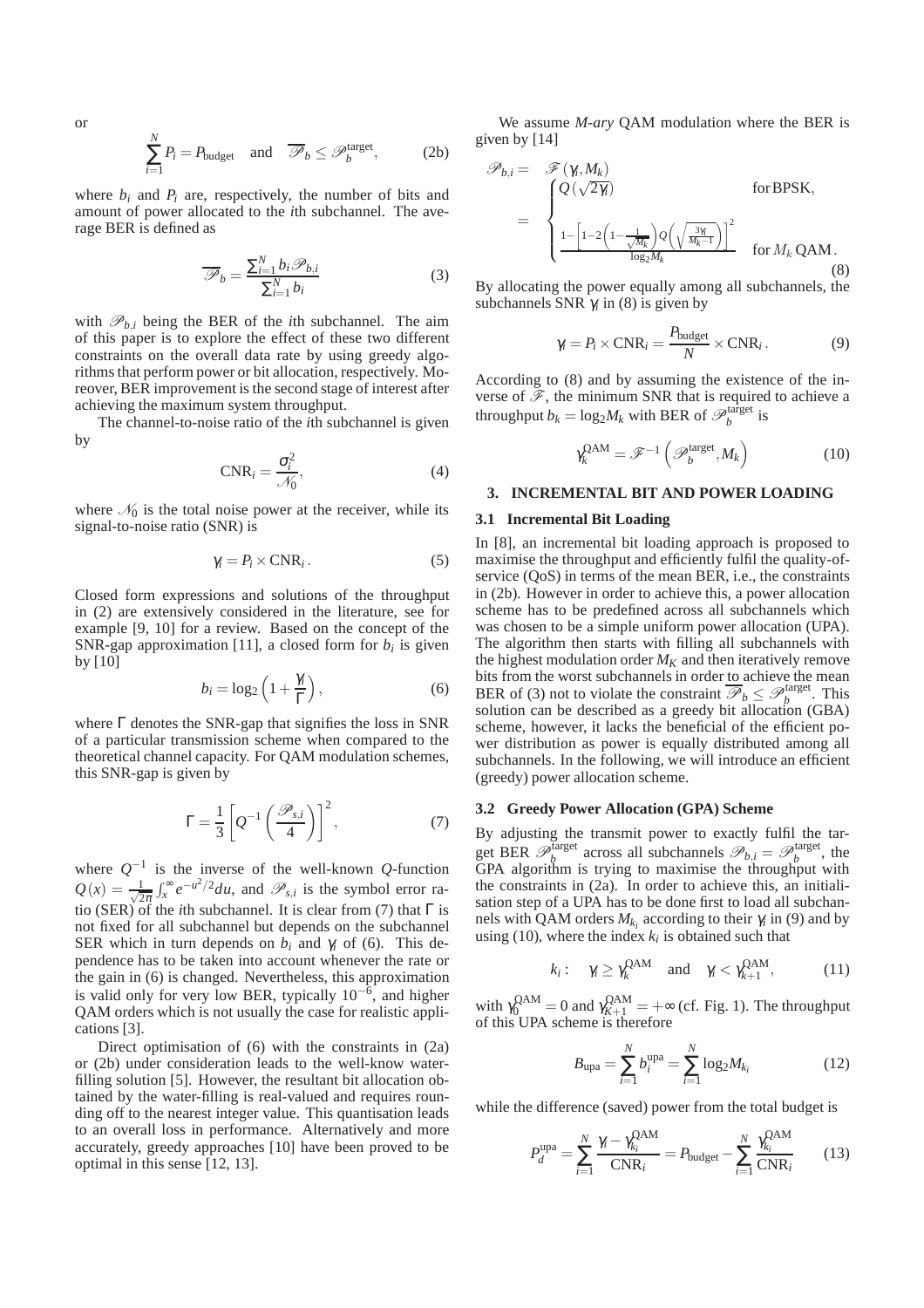

Figure 1: Subchannels residing into QAM levels according to their SNRs and UPA with excess power shown by the shadowed areas.

The procedures of the GPA algorithm based on the UPA initialisation is illustrated by Fig. 1 and given completely in Table 1. Then power difference from  $P_d^{\text{Upa}}$  $d \text{ is collected}$  and iteratively allocated to subchannels that do not yet reach their maximum allowable QAM level *K*. The throughput of this algorithm  $B_{\text{gpa}}$  and its final power difference from  $P_{\text{budget}}$ ,  $P_d^{\text{gpa}}$  $d_d^{\text{gpa}}$ , are evaluated. The usage power of both UPA and GPA algorithms are therefore, respectively,

$$
P_{used}^{upa} = P_{budget} - P_d^{upa}, \t(14a)
$$

$$
\text{and} \quad P_{\text{used}}^{\text{gpa}} = P_{\text{budget}} - P_d^{\text{gpa}}, \tag{14b}
$$

this is a useful measure of how efficient, in terms of power utilisation, both algorithms are. Note that this quantity is not defined for the GBA scheme as it uses, by definition, the total power budget.

and *P*

#### **4. BER IMPROVEMENT VIA EXCESS POWER REDISTRIBUTION**

Since UPA and GPA algorithms presented in Sec. 3.2 cannot attain the complete usage of the total power budget due to the constraint of the fixed modulation orders, in addition that BER has to be tied to a given (target) value  $\mathscr{P}_b^{\text{target}}$  for mathematical tractability. Therefore it is proposed in this Section to utilise the remaining excess power for BER performance improvement. This is done by redistribution of the difference power of both UPA and GPA algorithms, which can be achieved in two distinctive possible algorithms presented in the following.

## **4.1 Uniform Power Redistribution (UPR)**

The simplest and most straightforward way to redistribute the excess power that is left unused by the UPA and GPA algorithms is to equally allocate these powers across all active subchannels regardless of how much BER improvement is attained by each subchannel. We call this power redistribution algorithm: uniform power redistribution (UPR). The Table 1: Bit Loading using GPA - Constraint (2a)

**Initialisation:** Initiate GPA with  $P_d^{\text{gpa}} = P_d^{\text{upa}}$  $\int_{d}^{\text{upa}}$  in (13) For each subchannel *i* do the following: Set  $b_i^{\text{gpa}} = b_i^{\text{upa}}$  $i_i^{\text{upa}}$  and  $k_i$  using (12) and (11), respectively Cal. the min required upgrade power  $P_i^{\text{up}} = \frac{\gamma_{k_i+1}^{\text{QAM}} - \gamma_{k_i}^{\text{QAM}}}{\text{CNR}_i}$ **Recursion: while**  $P_d^{\text{gpa}} \ge \min_{i} (P_i^{\text{up}})$  and  $\min(k_i) < K$  $j = \operatorname*{argmin}^u(P_i^{\text{up}})$  $1\leq i\leq N$ *i* )  $U$ pdate  $\vec{k}_j = k_j + 1$ ,  $P_d^{\text{gpa}} = P_d^{\text{gpa}} - P_j^{\text{up}}$ **if**  $k_j = 1$  $b_j^{\text{gpa}} = \log_2 M_1, P_j^{\text{up}} = \frac{\gamma_2^{\text{QAM}} - \gamma_1^{\text{QAM}}}{\text{CNR}_j}$ **elseif**  $k_j < K$  $b_j^{\text{gpa}} = b_j^{\text{gpa}} + \log_2\left(\frac{M_{k_j}}{M_{k_j}}\right)$  $M_{k_j-1}$  $\sum_{j}$ ,  $P_j^{\text{up}} = \frac{\gamma_{k_j+1}^{\text{QAM}} - \gamma_{k_j}^{\text{QAM}}}{\text{CNR}_j}$ CNR*j* **else**  $b_j^{\text{gpa}} = b_j^{\text{gpa}} + \log_2\left(\frac{M_{k_j}}{M_{k_j}}\right)$  $M_{kj-1}$  $\bigg), P_j^{\text{up}} = +\infty$ **end end** Evaluate  $B_{\text{gpa}} = \sum_{i=1}^{N} b_i^{\text{gpa}}$  and  $P_d^{\text{gpa}}$ *d*

excess powers  $P_d^{\text{upa}}$  $P_d^{\text{upa}}$  and  $P_d^{\text{gpa}}$  $d \text{ are utilized for BER improve-}$ ment of both UPA and GPA, respectively. The algorithm can be described for the UPA as follows:

- 1. Determine the active subchannels  $i : b_i^{\text{upa}}$  $i \neq 0$  and their respective allocated modulation orders  $M_{k_i}$  that is occupied by the UPA, where  $k_i$ , as above, is the index of the QAM order  $M_k$  that is assigned to the subchannel *i*.
- 2. Calculate the minimum required SNR to achieve  $\mathcal{P}_b^{\text{target}}$ across these active subchannels using (10) as  $\gamma_k^{\text{QAM}}$  $\frac{R}{k_i}$ <sup> $k_i$ </sup>  $\mathscr{F}^{-1}\left( \mathscr{P}_{b}^{\text{target}}, M_{k_i} \right)$ .
- 3. Equally allocate the excess power  $P_d^{\text{upa}}$  $d_d^{\text{upa}}$  among all active subchannels and compute the subchannels' new SNRs as

$$
\gamma_i = \gamma_{k_i}^{\text{QAM}} + \frac{P_d^{\text{upa}}}{N_a} \times \text{CNR}_i, \qquad (15)
$$

where  $N_a$  is the number of active subchannels.

4. Calculate the subchannels' new BERs using (8) as  $\mathscr{P}_{b,i}^{\text{upa}} = \mathscr{F}(\gamma_i, M_{k_i})$  and then the mean BER  $\overline{\mathscr{P}}_b^{\text{upa}}$ *b* using  $(3)$ .

The same procedures are applied for the GPA algorithm to redistribute  $P_d^{\text{gpa}}$  $\frac{d}{d}$  and obtain  $\overline{\mathcal{P}}_b^{\text{gpa}}$ *b* .

#### **4.2 Fairness-BER Power Redistribution (FPR)**

The UPR presented above equally allocates the excess power among all active subchannels results in an unequal subchannels' BERs which depend on subchannels CNR*<sup>i</sup>* and their occupied modulation orders *Mk<sup>i</sup>* . Therefore, the expected mean BER  $\overline{\mathcal{P}_b^{\text{upa}}}$  or  $\overline{\mathcal{P}_b^{\text{spa}}}$  may be dominated by the worst individual subchannel's BER as a result. Moreover, it is desirable to achieve same BER performance across all subchannels for fairness in QoS or link reliability applications. Therefore in this Section we adapt the power redistribution for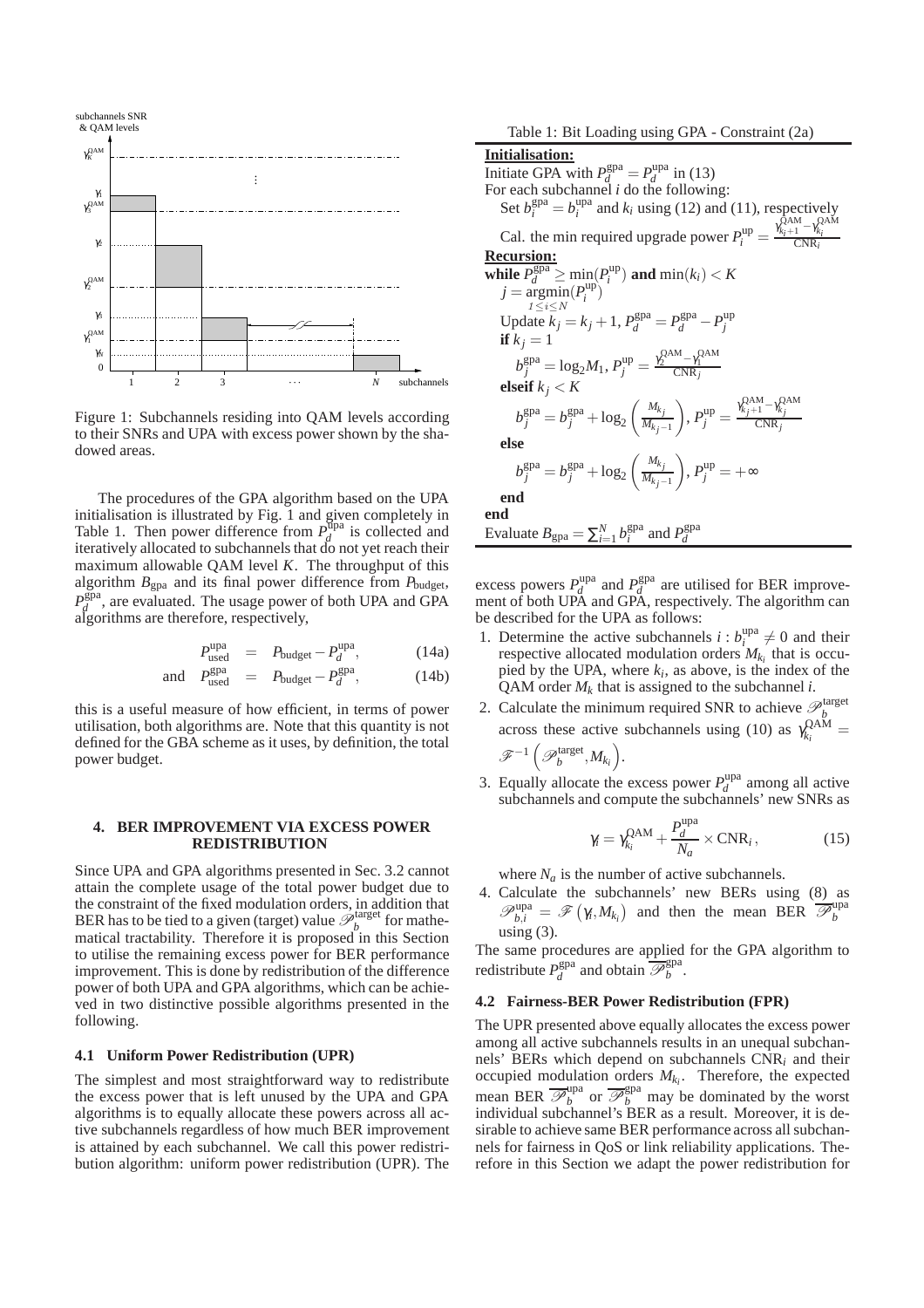an algorithm that can achieve this QoS fairness across all active subchannels for both UPA and GPA algorithms, this algorithm is referred here as fairness-BER power redistribution (FPR). Compared to the UPR algorithm, a new factor  $\alpha_i \in \mathbb{R}, 1 \leq i \leq N_a, \sum_i \alpha_i = 1$  is introduced to the last term of the r.h.s of (15) to adjust the power redistribution conditions for equal BERs across all active subchannels. This can be mathematically formulated as

solve for 
$$
\alpha = [\alpha_1, \alpha_2, \cdots, \alpha_{N_a}]
$$
 (16)

that results in  $\gamma_i = \mathscr{F}^{-1}(\mathscr{P}_b^F, M_{k_i}) \quad \forall i,$ 

where

$$
\gamma_i = \gamma_{k_i}^{\text{QAM}} + \alpha_i \cdot P_d \cdot \text{CNR}_i \tag{17}
$$

is the new subchannels' SNRs and  $\mathcal{P}_b^F$  is the fair (constant) BER across all active subchannels. From (16) and (17), the entries of the unknown vector  $\alpha$  are given by

$$
\alpha_i = \frac{\mathscr{F}^{-1}\left(\mathscr{P}_b^F, M_{k_i}\right) - \gamma_{k_i}^{\text{QAM}}}{P_d \cdot \text{CNR}_i}, \quad 1 \le i \le N_a. \tag{18}
$$

Since  $\sum_{i=1}^{Na} \alpha_i = 1$  and by defining the function

$$
f(\mathscr{P}_b) \stackrel{d}{=} \sum_{i=1}^{N_a} \frac{\mathscr{F}^{-1}\left(\mathscr{P}_b, M_{k_i}\right) - \gamma_{k_i}^{\text{QAM}}}{P_d \cdot \text{CNR}_i} - 1, \qquad (19)
$$

it is possible to find a solution (root)  $\mathcal{P}_b^F$  of  $f(\mathcal{P}_b)$  such that  $\hat{f}(\mathscr{P}_b)|_{\mathscr{P}_b=\mathscr{P}_b^F} \simeq 0$ . The bisection method is used to find such solution. The complete FPR algorithm is given as follows:

- 1. Given the active subchannels  $i : 1 \le i \le N_a$ and their respective  $M_{k_i}$  as well as  $CNR_i$  and *P<sup>d</sup>* for either UPA or GPA algorithm, calculate  $\gamma_{k_i}^{\text{QAM}}$  $\mathscr{F}^{\mathrm{AM}}_{k_i} = \mathscr{F}^{-1}\left(\mathscr{P}^{\mathrm{target}}_b, M_{k_i}\right) \;.$
- 2. Locate two possible appropriate BER points that return the function  $f(\mathcal{P}_b)$  in (19) with two opposite-sign values that are close to zero. These  $\mathcal{P}_b$  points exists in the domain  $\left(0, \mathscr{P}_{b}^{\text{target}} - \varepsilon\right]$ , where  $\varepsilon \to 0^+.$
- 3. Use the bisection method to find the root  $\mathcal{P}_b^F$  that returns  $f(\mathcal{P}_b^F) \to 0$ . This BER solution is denoted by  $\mathcal{P}_b^{F, \text{upa}}$  for the UPA algo-<br>for the UPA algorithm and by  $\mathcal{P}_b^{F, \text{gpa}}$  for the GPA algorithm.

Note that, the complexity of this algorithm is dominated by the root finding search method. Faster methods can be located in the literature, however the bisection method is selected for its relative simplicity.

#### **5. SIMULATION RESULTS**

A 4x4 MIMO system of frequency-flat channel  $\mathbf{H} \in \mathbb{C}^{N_R \times N_T}$ with entries  $h_{ij} \in \mathcal{CN}(0,1)$  is considered in this simulations. A target BER of  $P_b^{\text{target}} = 10^{-3}$  is to be achieved through the bit loading schemes presented in this paper. Fixed QAM modulation orders of  $\{2^1, 2^2, \dots, 2^{b^{\text{max}}}\}\$ , where  $b^{\text{max}} = 6$  bits, are constrained by the system under consideration. Both GBA algorithm of Wyglinski *et. al* [8] and our proposed GPA algorithm presented in Sec. 3.2 along with the UPA scheme are conducted in this simulation.



Figure 2: Throughput results for a 4x4 MIMO system with  $\mathscr{P}_{b}^{\text{target}} = 10^{-3}$  and varying SNR.

It is shown from the throughput results in Fig. 2 that GPA algorithm performs better than both GBA and UPA algorithms. An explanation to this is as follows: since the power allocation of the GBA algorithm is done using the UPA which is an inefficient power allocation scheme, therefore wasting power for unnecessary improvement (compared to the requirement of  $\mathcal{P}_b^{\text{target}}$  of the mean BER  $\overline{\mathcal{P}}_b < \mathcal{P}_b^{\text{target}}$ . On the other hand, the GPA algorithm is efficiently utilise the total power budget *P*budget (power is allocated according to the greedy approach) to maximise the overall throughput while achieving BER to its maximum requirements,  $\mathscr{P}_{b,i} =$  $\mathscr{P}_{b}^{\text{target}}$ , $\forall i$ . This means better investment of the total power towards the rate maximisation problem.

In Fig. 3, the power usage of UPA and GPA algorithms are compared, in conjunction with the achieved rate in Fig. 2, which shows better performance of GPA over UPA algorithm. Note that GBA algorithm (shown as the *P*<sub>budget</sub> curve) cannot be compared here as it spends all power budget getting improvement in the achieved average BER as will be shown in Fig. 4. Once the throughput reaches its expected maximum of  $4$ (subchannels)  $\times$  6 bits = 24 bits, extra power is no longer required. Therefore, the effective used power for both UPA and GPA algorithms in (14a) and (14b), respectively, starts to saturate to the minimum power that is theoretically required to achieve the maximum bit loading  $b^{\text{max}}$  for all subchannels, i.e.  $\sum_{i} \frac{\gamma_K^{\text{QAM}}}{\text{CNR}_i}$ , which is found to be

 $\approx$  38.17dB and highlighted by the dashed line in Fig. 3.

As proposed in Sec. 4 and demonstrated by Fig. 3, the excess power of UPA and GPA algorithms are redistributed to improve the BER performance. Fig. 4 shows these improvements for both power redistribution algorithms UPR and FPR compared to the actual achieved BER of the GBA algorithm. Mean BER is investigated against varying SNR showing BER improvements compared to the target BER (of 10−<sup>3</sup> ). Interestingly, both UPA and GPA algorithms with excess power redistribution can achieve better performance than the GBA algorithm of [8], again these results are in conjunction with the achieved rates in Fig. 2. It is also noted that FPR performs better than UPR if applied to the UPA, while the situation is inverted for the GPA algorithm. This can be attributed to that since the excess power of the UPA